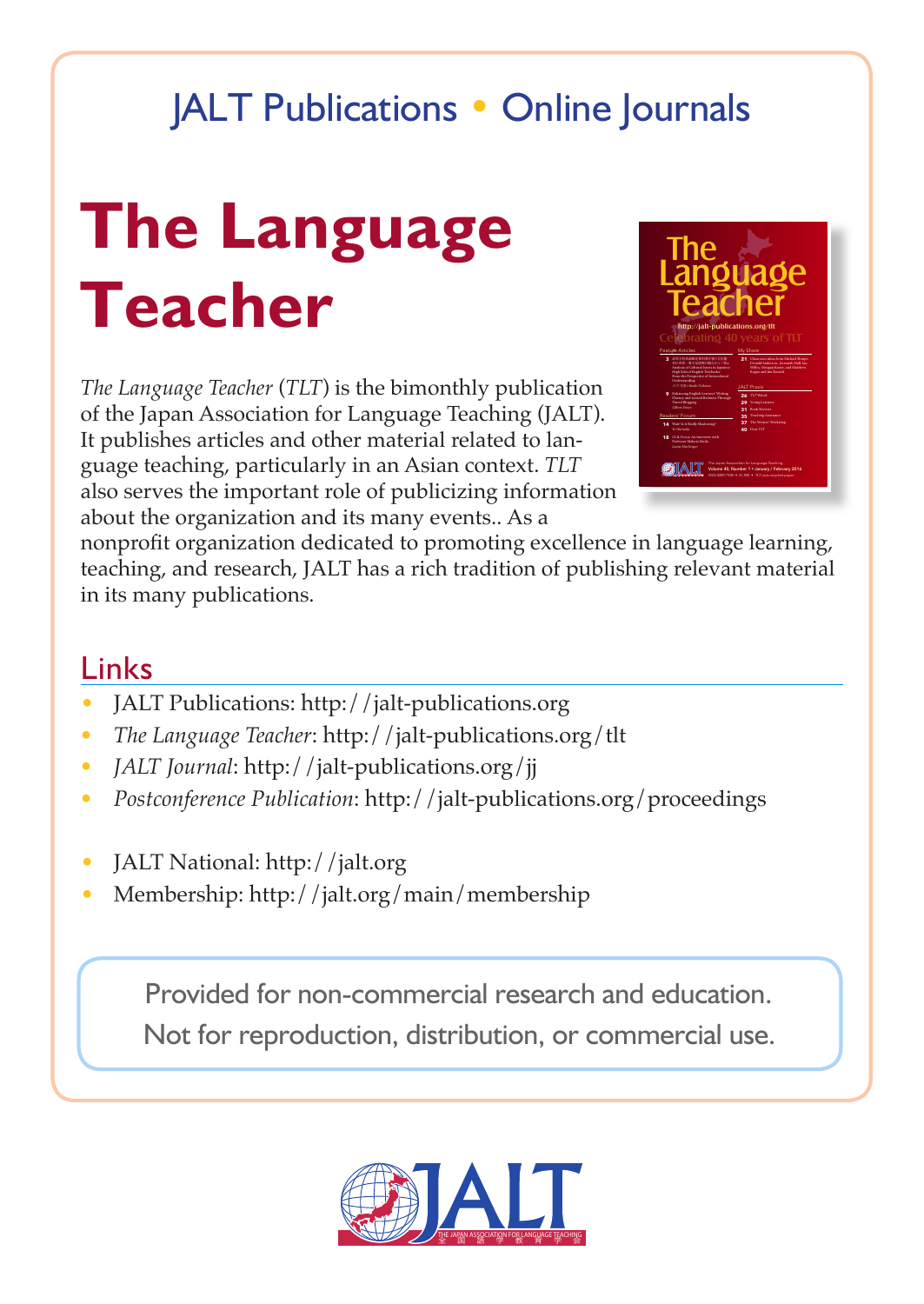# [JALT PRAXIS] TLT INTERVIEWS



### Torrin Shimono & James Nobis

TLT Interviews brings you direct insights from leaders in the field of language learning, teaching, and education—and you are invited to be an interviewer! If you have a pertinent issue you would like to explore and have access to an expert or specialist, please make a submission of 2,000 words or less.

Email: interviews@jalt-publications.org

*Our featured interview is with James Dean ("J. D.") Brown, Professor of the graduate faculty of the Department of ESL at the University of Hawai'i in Manoa. Dr. Brown specializes in the areas of language testing, curriculum design, program evaluation, and research methods. He has taught all over the world—in North and South America, Europe, the Middle East, and Asia. He has served on the editorial boards of prestigious journals such as* TESOL Quarterly*,* JALT Journal*, and* Language Testing*, to name a few. He has also written and edited many books and articles. Recent ones include* Mixed Methods Research for TESOL *(2014),* Cambridge Guide to Research in Language Teaching and Learning *(2015),*  Introducing Needs Analysis and English for Specific Purposes *(2016), and* Statistics Corner: Questions and Answers about Language Testing Statistics *(2009).*

*Dr. Brown was interviewed by J. Lake and Trevor Holster, both of whom are experienced university teachers on the editorial board of* Shiken*, the language assessment publication of the JALT Testing and Evaluation (TEVAL) SIG. J. Lake is currently the Program Chair of the TEVAL SIG and the Fukuoka chapter of JALT. His research interests include language learning motivation, language assessment, and positive psychology. Trevor Holster is the Publications Chair of the JALT TEVAL SIG. He is interested in researching the integration of classroom assessment with instruction, performance-based testing, peer-assessment, and placement testing. So without further ado, to the interview!*

## An Interview with J. D. Brown

#### J. Lake

*Fukuoka Jo Gakuin University* Trevor Holster

*Fukuoka University*

**J. Lake and Trevor Holster:** *Thank you for taking the time to talk to us about classroom language assessment and your JALT2016 plenary talk. Your talk was relatively short given what you know about classroom language assessment. Would you care to add a couple of points that you had to leave out?*

**J. D. Brown:** For those who were not at the plenary, let me summarize my talk. I focused on three questions: (a) What happens in the brain when students learn? Answer: The myelination process which means they need *lots of practice* and *tailored feedback*; (b) Where in the brain is language stored? Answer: New research indicates that vocabulary is stored in semantic groupings all around the outside of the brain; and (c) When should language learning start? Answer: Research indicates large differences between child, adolescent, and adult learning. I also argued that integrating language teaching, classroom activities, and assessment practices requires matching learning and assessment to how humans communicate, matching age, learning, assessment, and the brain, and perhaps using rubrics/checklists to do so. I concluded that classroom assessment practices should at least involve *extensive practice and appropriate feedback* and should be *semantically organized* and *age appropriate*.

To answer your question directly, classroom assessment issues that I could not cover include at least: (a) The important differences between standardized testing and classroom assessment; (b) guidelines for writing good classroom assessment items; (c) examples of useful and legitimate classroom assessments; (d) questions that teachers should ask themselves to improve their teaching and assessment; (e) the importance of using rubrics in classroom assessment; and (f) the steps that teachers should include in using classroom assessment.

*Many teachers are suspicious of testing and evaluation. The most extreme view is that any process of evaluation is harmful. How would you respond to that view?*

I think that, most often, the hostility that arises is toward the sorts of high-stakes, standardized, multiple-choice testing that only results in a score (like the entrance exams in Japan, TOEFL, IELTS, TOE-IC, etc.). As an ESL and EFL teacher, I, too was hostile to such testing because of the effect it had on my students. For example, when teaching communicatively using tasks and pair work, my students would argue against my methods by saying things like, "This won't be on the TOEFL." That kind of thing would raise the hackles on any teacher.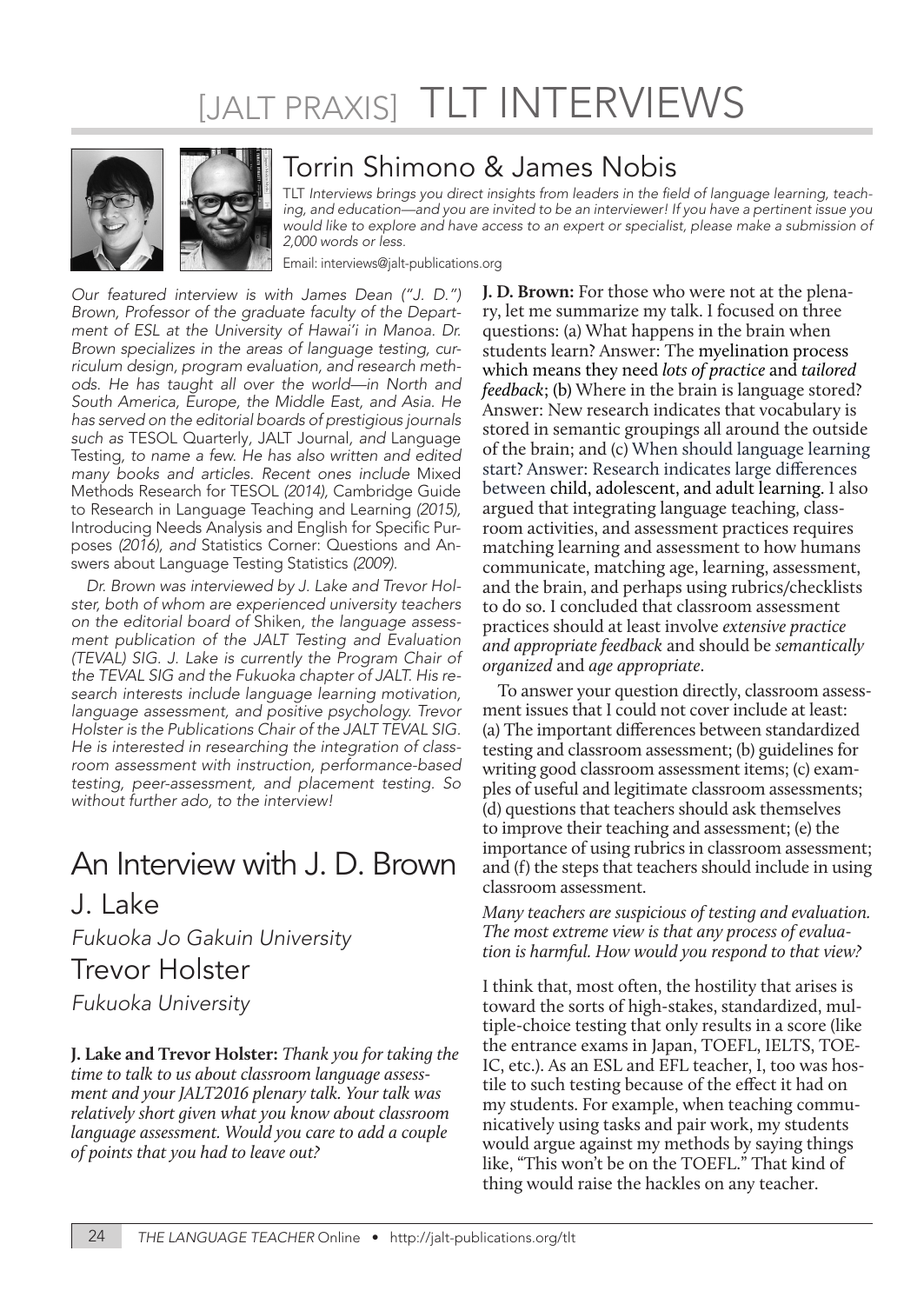$\overline{\mathbb{F}}$ マ  $\Box$ 

JALT

**FOCUS** 

But, as I stressed in my JALT talk, classroom assessment is very different from standardized testing. Classroom assessment should be about creating *carefully tailored feedback* that is directly related to and will foster student learning. From my perspective, any teacher who is against the idea of using feedback to foster student learning simply doesn't understand how learning works.

*Obviously, classroom testing has been around for a long time, but there seems to be a renewed interest in this topic in recent years? Any thoughts about why that is?* 

I think that some teachers are reacting to the current pervasive overemphasis on standardized testing. From my point of view, the best way to counter the negative effects of standardized testing is to do effective classroom assessment that provides useful feedback and increases learning. However, we also need to push back against the study-for-the-test mentality. I have long chanted to my students, "If you learn English, your TOEFL score will go up. If you learn TOEFL, only your TOEFL score goes up. Studying for TOEFL is a terrible way to learn English. Why not learn English? Then, you will have a good TOEFL score *and* the ability to use English."

Other causes of the renewed interest in classroom assessment probably include our greater understanding of the differences between standardized and classroom assessment, our realization that most of the assessment that goes on in students' lives actually takes place in classrooms, and our understanding that assessment feedback can and should be used to increase and foster learning.

*In recent decades, we have seen major changes in theories about language learning. Has this really changed what teachers and students actually do in the classroom, especially concerning assessment and feedback?*

It would be easy to lose hope in the face of how slow change occurs in actual language classrooms. One reason that change is so slow is that some individual teachers resist it. I'm not sure if that is due to laziness or simple inertia, but the fact remains that many teachers resist updating their teaching methods or delude themselves about what they are doing. For example, in doing an evaluation of the English teaching in Tunisia, I was told that *communicative* language teaching was universal in the English classes in the public schools. Indeed, the first class I observed was conducted by a *genki* young teacher, who had just returned from training in the UK, and her class was fantastic—communicative, task-based, learner-centered, and very noisy. Unfortunately, the other nine classes I observed, taught by less *genki*, older, established teachers, were what

I call "pseudo-communicative" with teachers saying things like, "We communicate. I ask a question and the class answers—choral response style," and "I have them do pair work by getting students to work on written exercises together."

What I am saying is that after 40 years of observing English teaching around the world, I have found that young, recently trained teachers tend to be up-to-date while some older teachers stay current, and still other old teachers brag about how many years of teaching experience they have. Hopefully, over time, evolution will lead to "major changes in theories about language learning" resulting in real changes in "what teachers and students actually do in the classroom." Sadly, such evolution seems to be glacially slow.

*In several publications, you have suggested incorporating good characteristics of the teacher's values and local values into assessment practices. Could you elaborate on how classroom teachers might do this?*

All teachers have values that they bring to the classroom, but they are also under pressure from the values of others in teaching/learning situations with colleagues, administrators, students, and parents. We all do a subtle dance combining all these values in our professional lives—sometimes by compromising. For example, many *gaijin* teachers in Japan bring to the classroom the Western attitude that students who do not do the work for a course should fail, but then they are told by administrators that they cannot fail even a single student. The *gaijin* teacher is faced with a dilemma. Perhaps with an eye toward keeping her job, she decides to compromise by going along with the administrative policy in grading. Nonetheless, she teaches the students her values and tells them individually that their work and/or behavior was very much below expectations and would in fact fail in the outside world, especially overseas. That sort of compromise requires "incorporating good characteristics of the teacher's values and the local values into assessment practices" if you see what I mean.

*In your new Statistics Corner book, you mention that teachers should report scores as percentages. Doesn't this encourage looking at learning as an accumulation of final products? Although this is fine for many learning points, shouldn't we also be giving feedback on where they are in the process of learning?* 

When I talk about presenting scores on classroom tests as percentages, I am usually making the point that these are criterion-referenced tests (CRTs) rather than norm-referenced tests (NRTs). Basically, I am